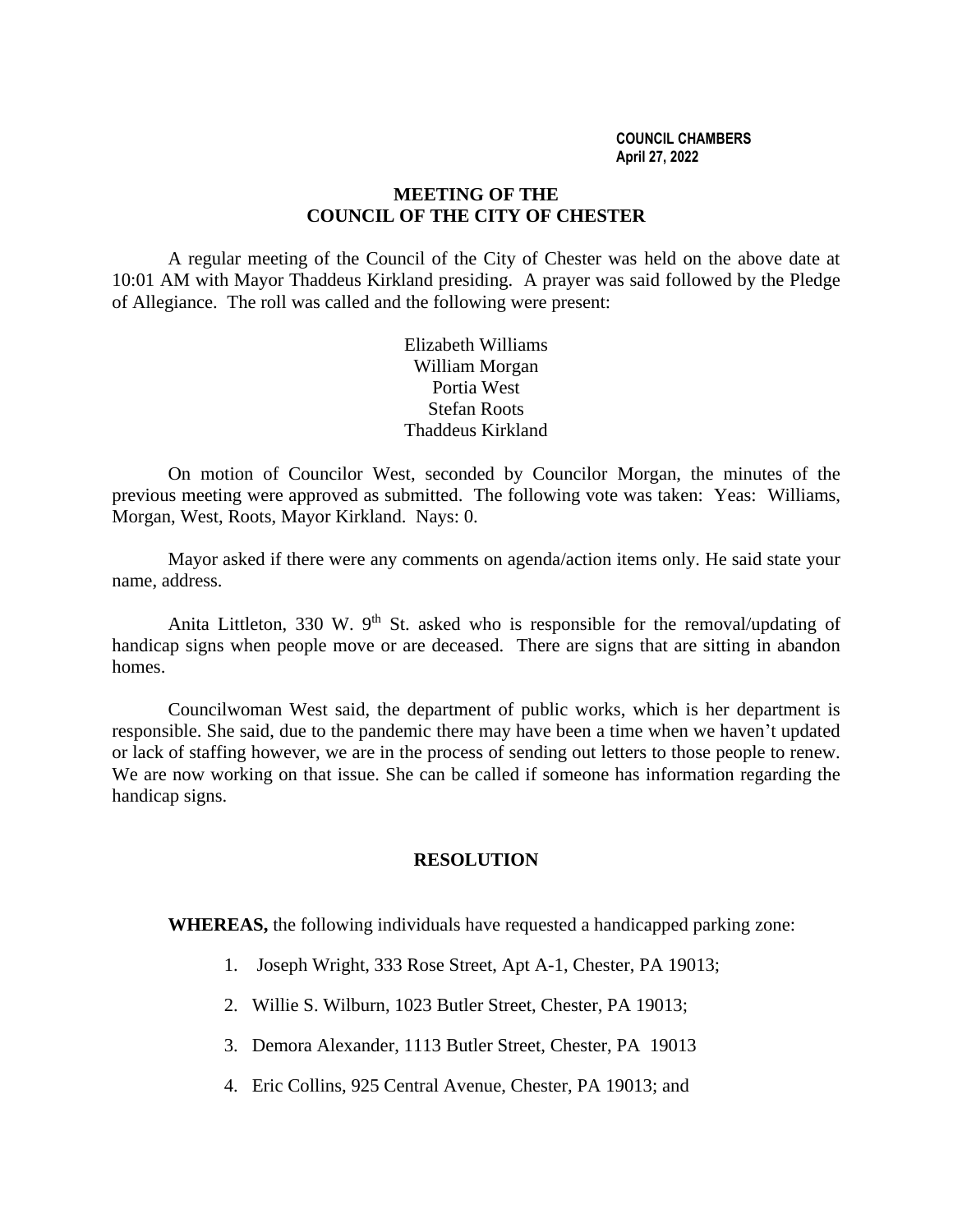5. Elsie Roberts, 334 Kerlin Street, Apt. 1B, Chester, PA 19013

**WHEREAS,** after a thorough investigation by the Department of public Works, it has been determined the aforementioned individuals have met all of the required criteria and have a need for said handicapped parking zone.

# **NOW THEREFORE, THE COUNCIL OF THE CITY OF CHESTER DOES RESOLVE:**

That it does hereby authorize the proper City officials to install a handicapped parking zone in the 300 Block of Rose Street; in the 1000 Block of Butler Street, in the 1100 Block of Butler Street, in the 900 Block of Central Avenue; and in the 300 Block of Kerlin Street in the City of Chester

On motion of Councilor West, seconded by Councilor Morgan, the above Resolution was adopted. The following vote was taken: Yeas: Williams, Morgan, West, Roots, Mayor Kirkland. Nays: 0.

# **RESOLUTION**

# **THE COUNCIL OF THE CITY OF CHESTER DOES RESOLVE:**

That it does hereby ratify the appointment of Madeline Clausell, to the position of Secretary, Bureau of Health, Department of Public Safety, effective March 28, 2022, to work no more than 37.5 hours per week, with all benefits applicable, at the salary as provided in the Annual Appropriation Ordinance.

**FURTHER,** said individual has successfully completed the thirty (30) day probationary period.

On motion of Councilor West, seconded by Councilor Morgan, the above Resolution was adopted. The following vote was taken: Yeas: Williams, Morgan, West, Roots, Mayor Kirkland. Nays: 0.

### **RESOLUTION**

# **THE COUNCIL OF THE CITY OF CHESTER DOES RESOLVE:**

That it does hereby accept the bid received through Municibid for the purchase of a 1996 HME 105- foot Aerial Fire Truck, for which the winning bid was received on April 15, 2022, and it is hereby awarded to Arunram Kalaiselvan, 3801 Edition Ave., Cheyenne WT 82006, at the highest bid price of Fourteen Thousand Four Hundred Fifty Dollars (\$14,450.00)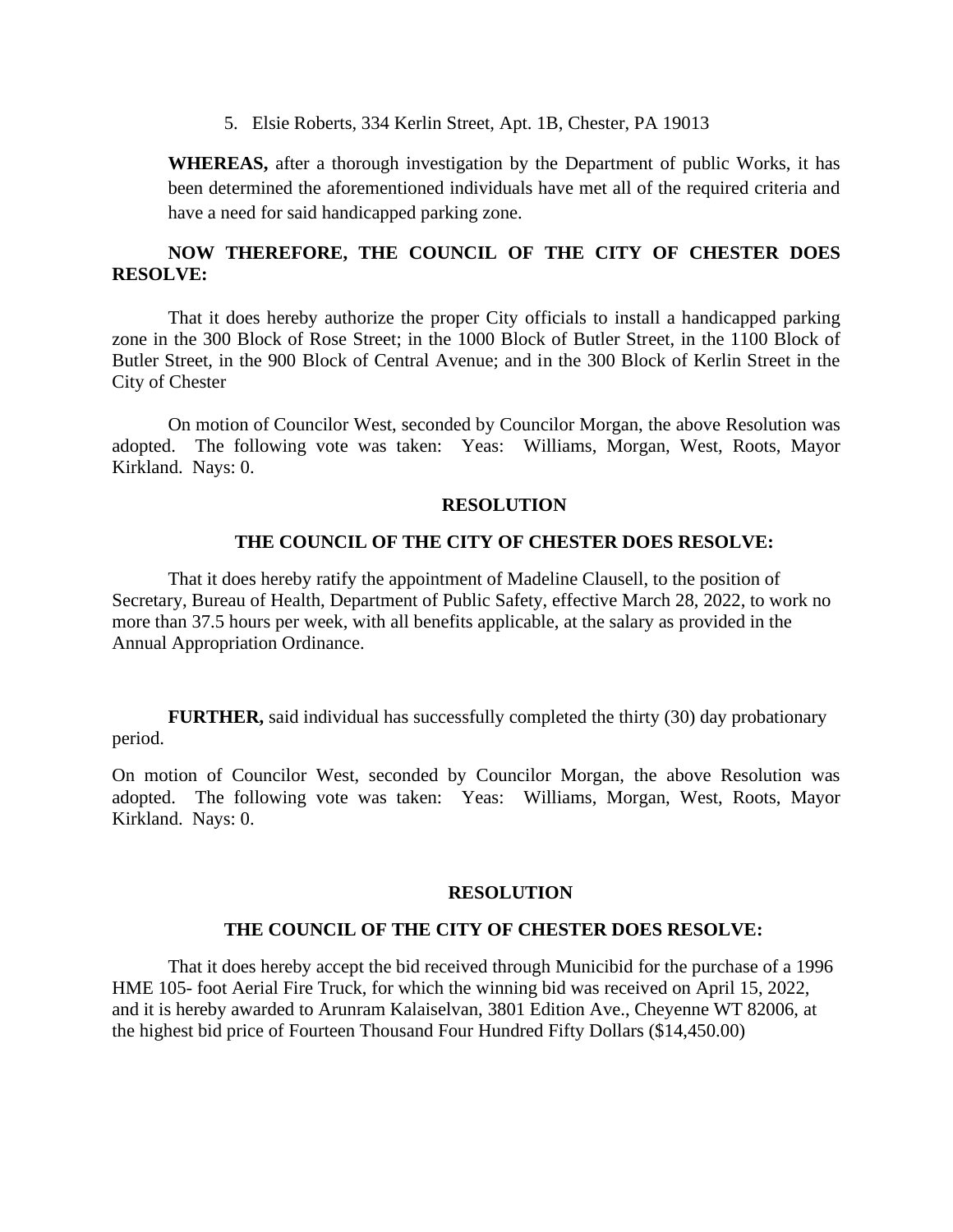**FURTHER,** it does hereby authorize the proper City official to take all necessary actions for the proper sale of the aforementioned item as required by Municibid.

On motion of Councilor West, seconded by Councilor Morgan, the above Resolution was adopted. The following vote was taken: Yeas: Williams, Morgan, West, Roots, Mayor Kirkland. Nays: 0.

#### **RESOLUTION**

**WHEREAS,** the Delaware County Planning Department desires to submit an application for a Transportation Community Development Initiative ("TCDI") grant through the Delaware Valley Regional Planning Commission ("DVRPC") and

**WHEREAS,** the grant is for studying improvements to the 5-lane section of Route 291 in the City of Chester ("City") and surrounding areas; and

**WHEREAS,** the City fully understands that DVRPC will provide project management and oversight of the planning grant, if chosen for funding; and

**WHEREAS,** the City fully understands the application requirements including county coordination and attachments; and

**WHEREAS**, the City fully understands that DVRPC will provide project management and oversight for the grant and advise on the qualification-based procurement process, if required; and;

**WHEREAS,** the City fully understands that DVRPC will contract directly with a consultant chosen through a fair and open procurement process on behalf of the project sponsor; and

**WHEREAS,** the City of Chester hereby authorizes the submission of an application.

# **NOW THEREFORE, THE COUNCIL OF THE CITY OF CHESTER DOES RESOLVE**:

That it does hereby authorize the submission of an application to DVRPC for a TCDI planning grant for studying improvements that include the examination of a road diet, other traffic calming options and route options for the East Coasty Greenway.

**FURTHER**, the City agrees to take all necessary action to complete the project associated with the grant agreement within the 24-month timeframe, and submit the final deliverable to DVRPC.

**FURTHER,** the City will provide proof of adoption or acceptance of the final deliverable by way of a Resolution passed by Chester City Council, that will be submitted to DVRPC no later than December 31, 2024.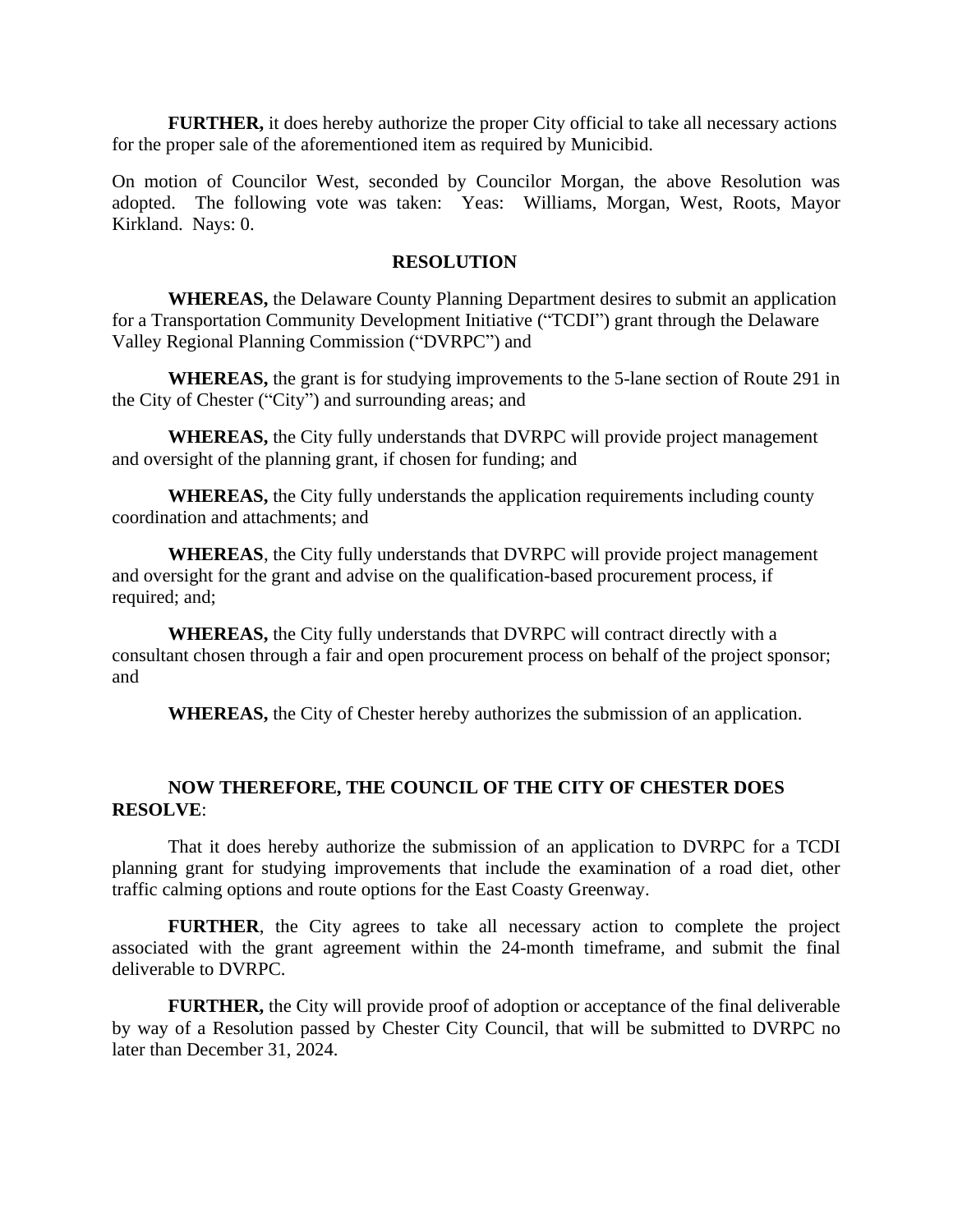On motion of Councilor West, seconded by Councilor Morgan, the above Resolution was adopted. The following vote was taken: Yeas: Williams, Morgan, West, Roots, Mayor Kirkland. Nays: 0

### **RESOLUTION**

**WHEREAS,** 0n January 1, 2017, the City of Chester Purchasing Policy and Procedures Manual went into effect; and

**WHEREAS,** the purpose of the policy is to standardize the purchasing procedures of the City of Chester; securing a uniform policy to provide effective communal fiduciary responsibility and increase public confidence in the procedures for municipal purchasing; and

**WHEREAS,** from time to time policies and procedures need to be revised.

# **NOW THEREFORE, THE COUNCIL OF THE CITY OF CHESTER DOES RESOLVE:**

That it does hereby adopt the Purchasing and Procurement Policy and Procedure manual, which outlines the guideline for all City of Chester employees with authorized purchasing powers to perform, to ensure maximum effectiveness and efficient purchasing for the City of Chester.

**FURTHER**, this policy will take effect immediately upon passage.

On motion of Councilor West, seconded by Councilor Morgan, the above Resolution was adopted. The following vote was taken: Yeas: Williams, Morgan, West, Roots, Mayor Kirkland. Nays: 0

### **RESOLUTION**

**WHEREAS,** on March 11, 2021, president Biden signed the U.S. Senate amended H.R. 1319 (P.L. 117-2) known as the American Rescue Plan Act, (ARPA"); and

**WHEREAS,** on May 10, 2021, the U.S. Treasury issued the Interim Final Rule to implement ARPA in Title 31, Part 35 of the Code of Federal Regulations ("CFR"); and

**WHEREAS,** under the Interim Final Rule, recipients may use Coronavirus State and Local Fiscal Recovery Funds, (CSLFRF"), to provide premium pay to eligible employees who performed essential work during the COVID-19 public health emergency. See CSLFRF Frequently Asked Questions NO. 5.3; and

**WHEREAS,** the entire City of Chester workforce; Non-Union, Police and Fire continued to provide critical public services on a regular basis, day in and day out to the citizens in our community, during the most dangerous times of infection transmission; and

**WHEREAS**, the ARPA Section 603(g)(2) provides for premium pay to eligible workers, in addition to wages or remuneration the eligible worker, in addition to work performed by the eligible worker during the COVID-19 public health emergency; and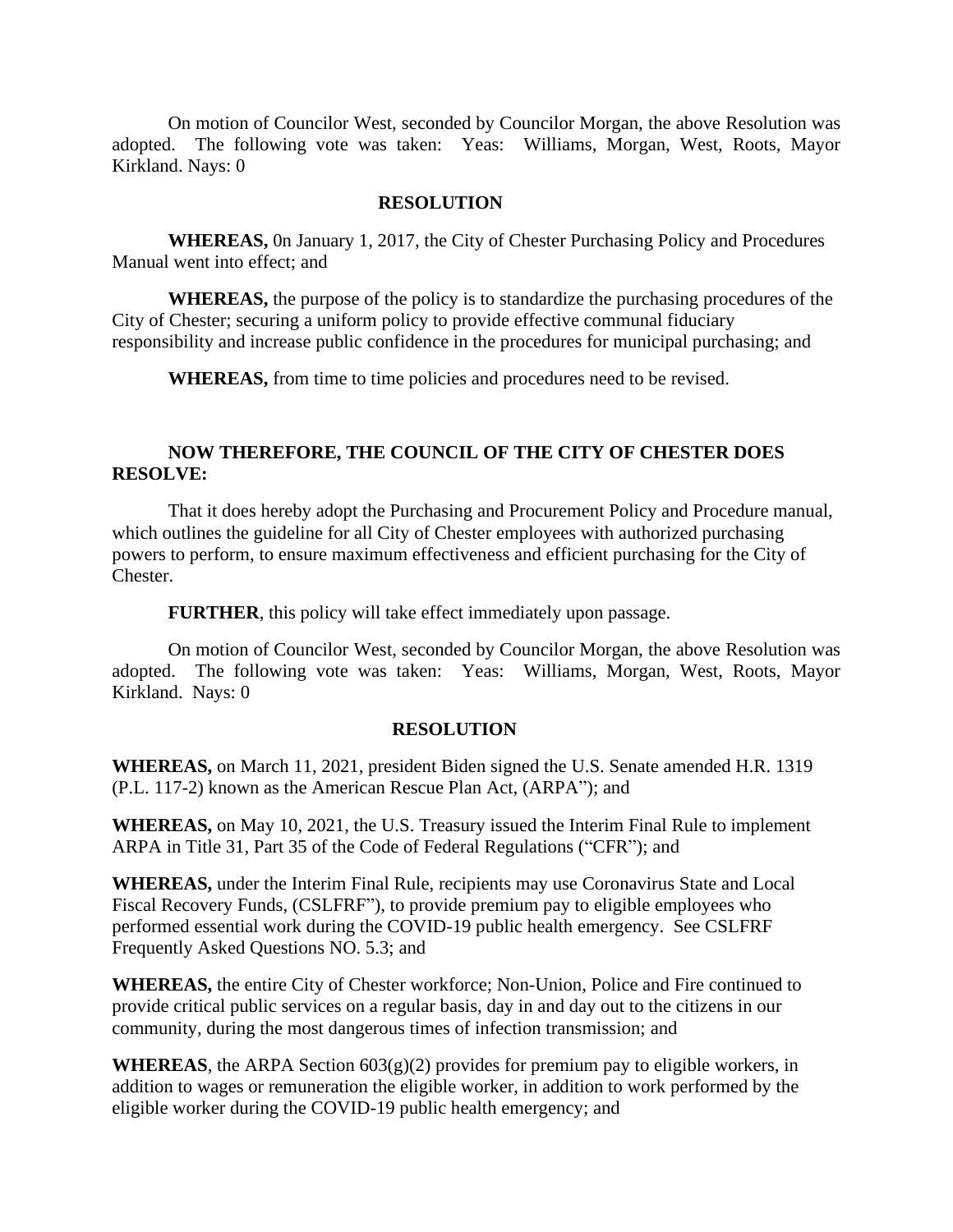**WHEREAS,** Interim Final Rule 31 CFR 35.3 provides that premium pay shall not exceed \$25,000 to any single eligible worker.

## **NOW, THEREFORE, THE COUNCIL OF THE CITY OF CHESTER DOES RESOLVE;**

That it does hereby ratify the compensation of all eligible City employees, including Non-Union, Teamsters, FOP Lodge #19 and IAFF Local 1400, with premium pay for performing essential work during the COVID-19 Public Health Emergency, as authorized by the American Rescue Plan Act, Section 603(g)(2) and Interim Final Rule 31 CFR 35.

On motion of Councilor West, seconded by Councilor Morgan, the above Resolution was adopted. The following vote was taken: Yeas: Williams, Morgan, West, Roots, Mayor Kirkland. Nays: 0.

#### **RESOLUTION**

**WHEREAS,** the City of Chester received fire escrow monies for the property listed below; and

**WHEREAS,** Article 1509.02(d) provides for the return of funds after all necessary repairs, removal or securing of the property has been completed and approved by the proper City official.

# **NOW, THEEFORE, THE COUNCIL OF THE CITY OF CHESTER DOES RESOLVE;**

That it does hereby authorize the Department of Accounts and Finance to issue payment to Sheila Goode and Janie E. LeGrande for the property located 902 E. 21<sup>st</sup> Street, Chester, PA 19013, in the amount of Thirty Thousand Dollars (\$30,000), which represents a refund of fire escrow funds.

On motion of Councilor West, seconded by Councilor Morgan, the above Resolution was adopted. The following vote was taken: Yeas: Williams, Morgan, West, Roots, Mayor Kirkland. Nays: 0.

### **RESOLUTION**

#### **THE COUNCIL OF THE CITY OF CHESTER DOES RESOLVE:**

That it does approve and order payment of a series of bills and refunds as prepared by the Department of Accounts and Finance and as shown on Expenditure Approval List dated April 8, 2022 and April 26, 2022 attached hereto and made a part hereof, subject to approval from the Department of Accounts and Finance.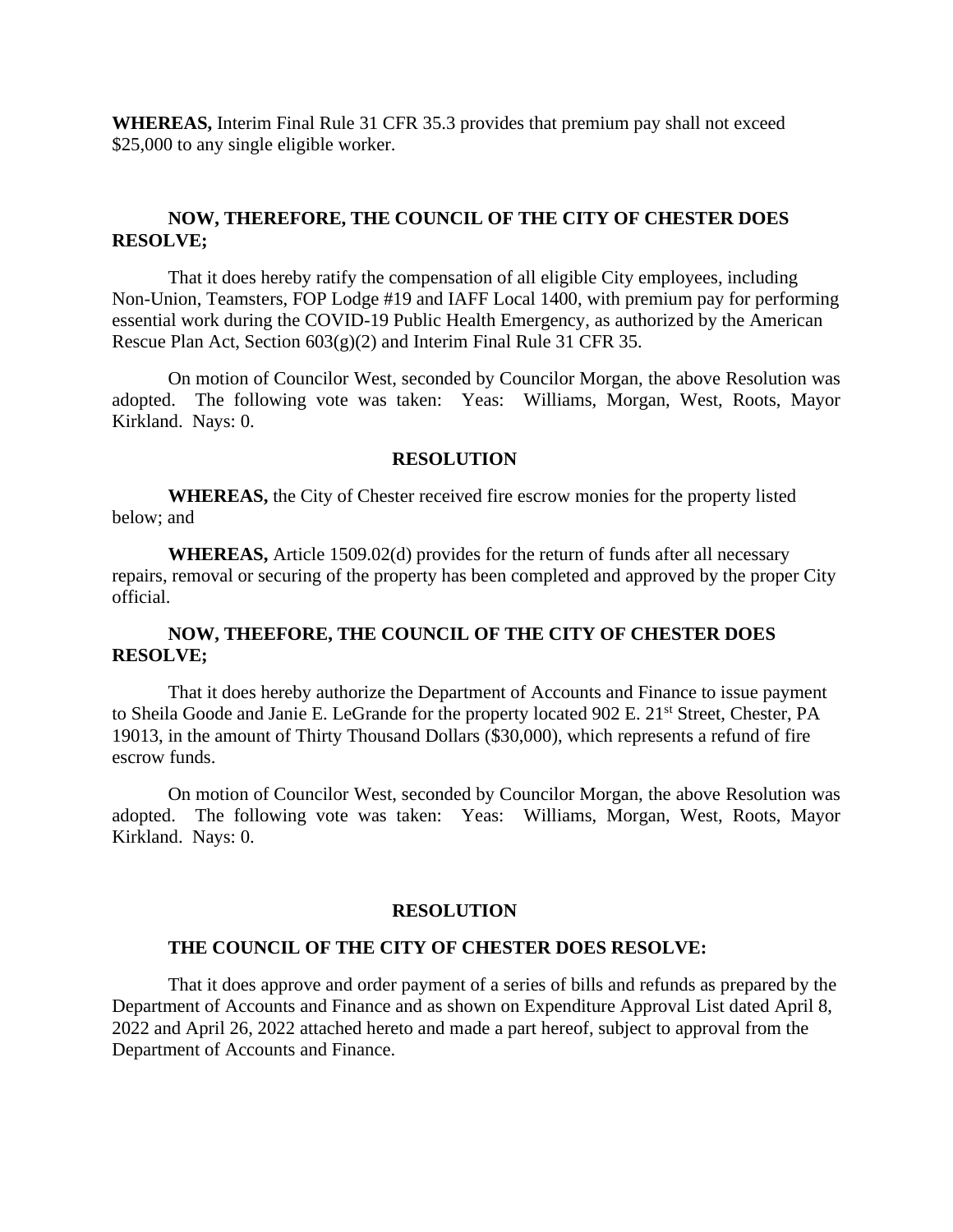On motion of Councilor West, seconded by Councilor Morgan, the above Resolution was adopted. The following vote was taken: Yeas: Williams, Morgan, West, Roots, Mayor Kirkland. Nays: 0.

### **AN ORDINANCE**

# **AN ORDINANCE OF THE CITY OF CHESTER, DELAWARE COUNTY, PENNSYLVANIA, FIXING THE SALARIES OF THE MAYOR, COUNCILMEMBERS AND THE CITY CONTROLLER, OF THE CITY OF CHESTER, PENNSYLVANIA, AND REPEALING ALL ORDINANCES INCONSISTENT HEREWITH**

### **THE COUNCIL OF THE CITY OF CHESTER DOES ORDAIN:**

**SECTION 1.** That the salaries of the Mayor, Councilmembers and the Cit Controller be and they are hereby fixed as follows:

| $MAYOR$ – per annum                               | \$65,000 |
|---------------------------------------------------|----------|
| <b>COUNCILMEMBERS, OTHER THAN Mayor-per annum</b> | \$50,000 |
| <b>CONTROLLER, per annum</b>                      | \$50,000 |

**SECTION 2.** That all ordinances or parts of ordinances inconsistent herewith be and they are hereby repealed.

**SECTION 3.** That this Ordinance is in compliance with the provisions as outlined in 53 P.S. 3620836016 and 36703.

On motion of Councilor West, seconded by Councilor Morgan, the above Resolution was adopted. The following vote was taken: Yeas: Williams, Morgan, West, Roots, Mayor Kirkland. Nays: 0.

### **Mayor Kirkland asked for the Covid Report from Ms. King.**

See Attachment #1

Mayor Kirkland encouraged the residents

Mayor Kirkland told a gentleman that recording devices were not permitted in Council Chambers. not to record and that recording the meeting was not permitted.

Mayor Kirkland commended Commissioner Rigby and the firefighters for their great work in fighting a fire on 8<sup>th</sup>.street. He said no lives were lost.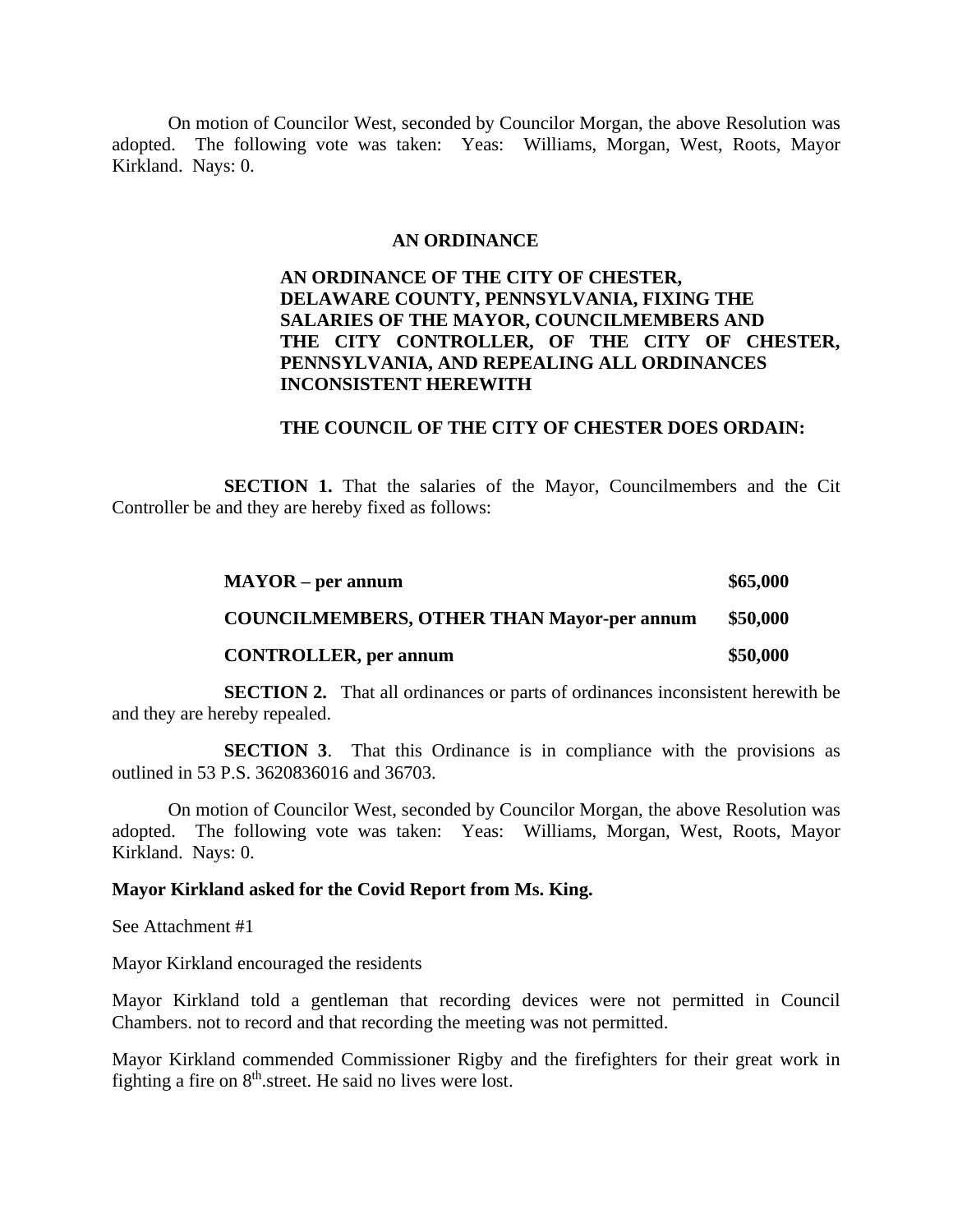Mayor Kirkland commended Commissioner Gretsky on his putting on a presentation to the students at Chester High School.

Mayor Kirkland acknowledged the presence of Receiver Dowery.

# **PUBLIC COMMENT**

Mr. John Pileggi,  $512$  E.  $19<sup>th</sup>$  St. was concerned about cars speeding along Melrose Ave. around Washington Park. He asked that more speed limits and watch children signs be posted around that area.

Councilwoman West said, she will work on that and thanked him for bringing that to her attention.

Bridgett Flynn, 917 Upland St. said she was concerned about ATVs that are out of control. She asked that Deshong Park be used for ATV riding. Animal control is an issue. She said, the Stormwater Authority does street sweeping and never comes in her area. Also, they ride by the trash and they are not picking it up. She said, the Parking Authority did not have a meeting that they said they were going to have. She asked about a contact number for the parking authority. Her concern was people parking on city lots and sidewalks. She wanted to know who is the contact for that? She said, there is a nuisance business on  $10<sup>th</sup>$  & Upland and the property at the corner of 300 E. 9<sup>th</sup> St. is abandoned and looks like a landfill; it needs to be cleaned up.

Mayor Kirkland said, Deshong Park is slated for development; housing, retail. RFPs are being sent out once again. He said, he has reached out to the guys on the ATVs. They don't want a specific place to ride. The guys cannot be chased because if someone is injured or killed the City will be sued. Also, a pedestrian can be injured. He said, they try to get them when they gas up or break down. He said, we are trying to find ways to deal with this issue. We don't have animal control right now. There is no funding for it.

Commissioner Gretsky said, he did an animal control policy. He is working with Tanner Rouse to help with the solution.

Mayor Kirkland said, He spoke with Rev. Strand, Executive Director of the Stormwater Authority of Chester and they are talking about purchasing another sweeper to help with the cleaning of the streets.

Councilwoman West gave Bridgett Flynn the Stormwater Authority's phone number. (610)872- 1000.

Mayor Kirkland said in reference to the parking authority Mr. Lanier was out for knee surgery. He should be back in 2 weeks. He told Ms. Flynn to forward the information to him and he would see to it that it would be taken care of.

Anita Littleton, 330 w  $9<sup>th</sup>$  St., Chester, PA. she had a concern about the trucks coming down ninth street. She also had a concern for the ATV's riding through the streets. Another concern was the illegal dumping. She said someone is dumping lottery tickets. She said we need to get aggressive with the people who are dumping. She said, in reference to the expansion of Delcora; she is not for the plan. What is going to be done about the residents' concern? She asked if the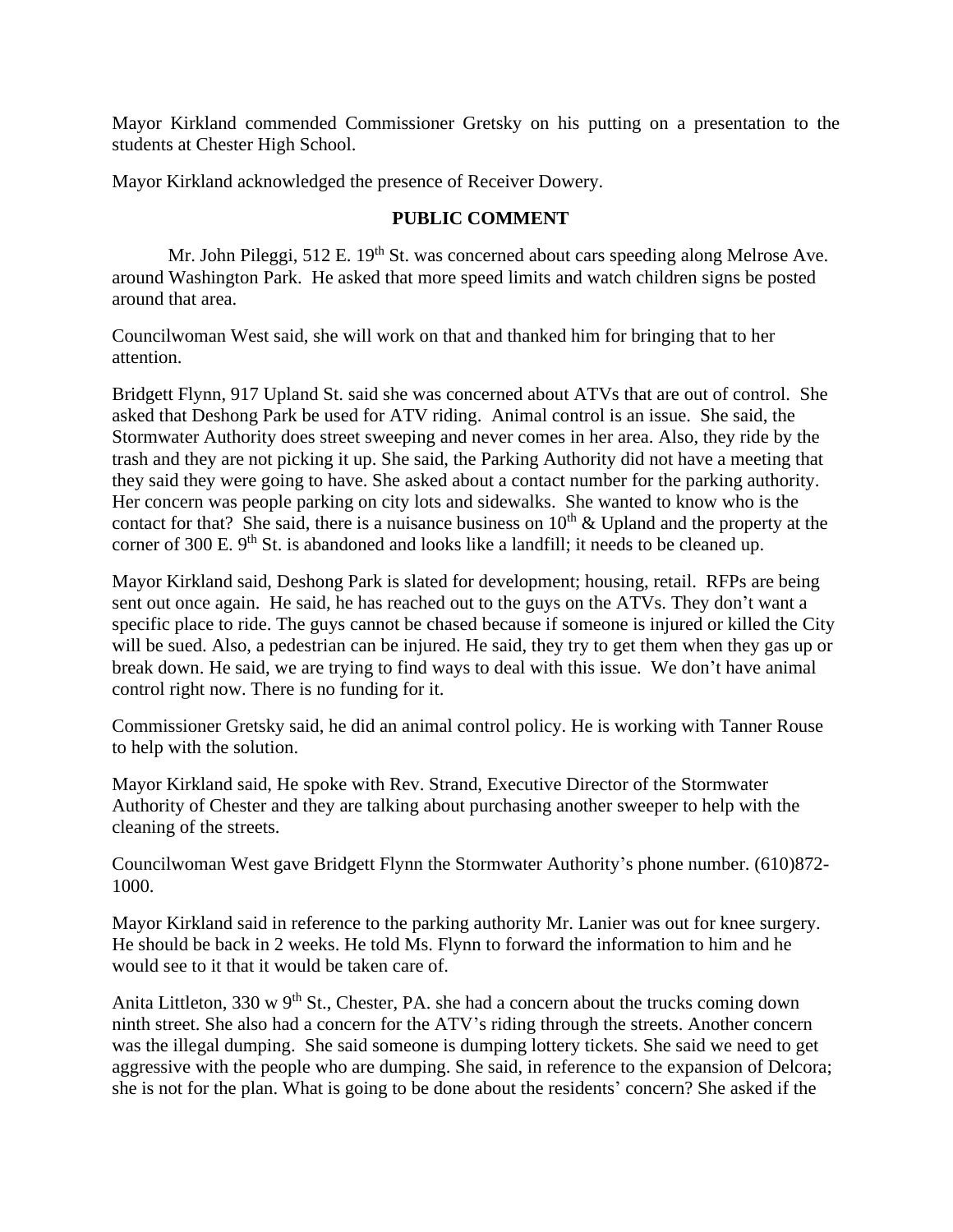residents will be included in what happens in the city. She asked about the council meeting times; the meetings are at 10:00 in the morning. She would like council to reconsider her request to send in emailed questions. She wanted to know about the 2 hour limited parking signs in an abandoned area. She received a ticket and wanted to know about the consistency of giving tickets. She asked Councilwoman Williams about a comment she made. She said, Councilwoman Williams said, "we are trying to keep them from taking our city". "Covanta is my budget." Why does/should that matter to the residents?

Mayor Kirkland responded, 9<sup>th</sup> St. is a state road. An assessment of the highway is done. When there's a redirection due to an accident the traffic is redirected.

Commissioner Gretsky said, they had manpower issues. The highway division will be addressing traffic issues. Weights and measures will be rolled out in September.

Mike Galante, City Engineer said, we coordinated with Penndot. They will repave and do stripping and put in bike lanes; which will narrow the lanes to help slow down the traffic. We can look at putting up more signs. He will go back to Penndot and do a speed study. Speed bumps aren't typically put out in front of a school.

Mayor Kirkland said they are in constant communication with Delcora. We understand the concerns of our residents.

Anita Littleton asked, if the plans regarding Delcora been approved.

Mayor Kirkland said, no. He said, when a development comes into the community there are a number of steps that are taken. We have been working with a developer for over 3 years. The developers bring a final presentation to the Council.

Anita Littleton said, we feel disconnected as a community. All cities should have a way of getting information out. We should have had input about the new marijuana plant in Upland. She said, none of the residents that she spoke to, knew about the plant. She asked how are the residents notified when things are taking place in the city?

Anita Littleton asked that this process be more transparent to the residents. She said that the residents didn't know about the marijuana plant.

Mayor Kirkland said, RFP's will go out in reference to Deshong Park. We communicate by being broadcast here and social media.

Councilman Morgan said, you have hinted on a few ways of how we communicate to the public; facebook, television access channel, social media, city app, we will be doing a better job of making sure that we communicate to the public.

Anita Littleton asked if the community could be updated on a regular basis on the things that you say you're working on?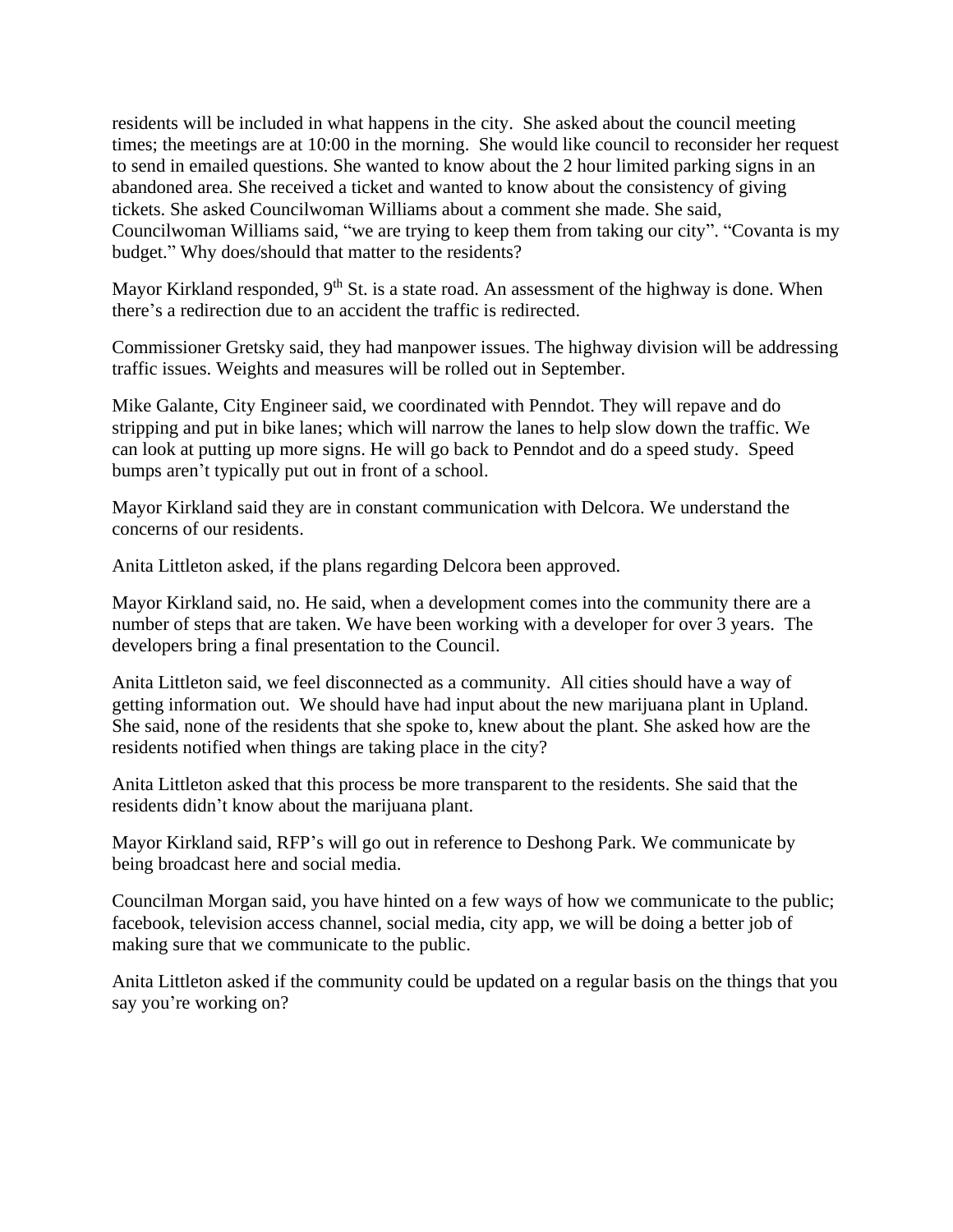Amin Abdul Salim, 240 Patterson St., said, we need to keep our minds clear. Our life is out in front of us. We have to do things for our youth so the youth do not turn rebellious.

Bridgett Flynn, on her street, she has residents who ae over 80 years old. They are not on social media. Could they get mailer mailed? Send out quarterly mailers.

Councilwoman West said, JP Mascaro sent out postcards.

Bridgett Flynn, 917 Upland St. said, seniors are unaware that what happening in Deshong.

Mayor Kirkland said, his communication director Amanda does an awesome newsletter. We are in financial restraints right now. If you go to Chestercity.com and put in your email you will receive a newsletter monthly.

Mayor Kirkland said he thinks the community need to have input but, he thinks that the community need to trust the Council.

Amin Abdul Saleem, 240 Patterson St. said, I want us to be on the same page. We are growing. This is very good.

Ron Williams,  $2627$  W.  $6<sup>th</sup>$  St. said his concern was people dumping tires around the city; guys buying sheriff sales houses and dumping. They should have a dumpster in front of the house; people cleaning drains with a house broom and dust pan. We need a lot things to clean up around here; we got to do a little better.

Mayor Kirkland said, there are homes that are being demolished and boarded up. Stormwater has a vacuum truck that cleans out the drain area. We have cleaned up time and time again. We have to change the mind set of folks. We don't have a McDonald or Wendy's but the trash ends up in Chester. That is the hardest thing to do as a community is change the mind set of people.

Mayor Kirkland said, there was a job fair at Leake Plaza hosted by Bethany Baptist Church outreach.

It should have been packed; but it wasn't.

Ray Shakur 2627 W.  $6<sup>th</sup>$  St., it takes a community to clean a community up. His solution is to put cameras up.

Mayor Kirkland said, there's a camera project put forth by CEDA. They put ring cameras in certain neighborhoods. Money is being raised to put up more ring cameras. There need to be people willing to put up the ring cameras up.

Shakur said, there is smell from the trash incinerator. Can something be done about the smell?

Mayor Kirkland said, there are a couple of facilities throughout the city where smells come from, that's the nature of the business. We are having conversations with them to see what can be used to tamper down the smells. Can trash bags be provided for the community to clean up their block, so we can clean up?

Mayor Kirkland said, we are in the process to see if we can purchase big trash cans by way of the ARPA money. We want to be able to provide the community with these cans. We have done this